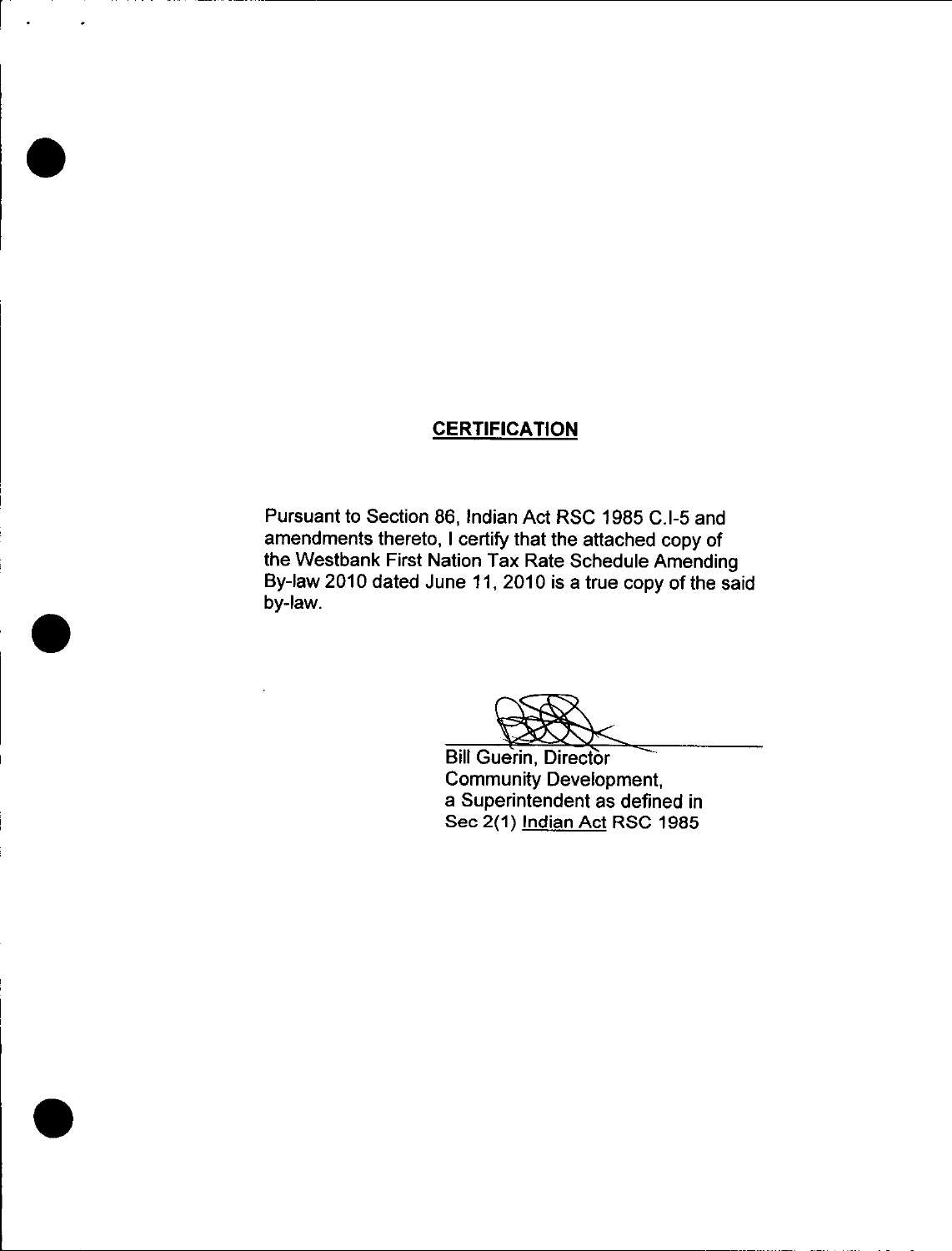Ministre des Affaires indiennes et du Nord canadien et interlocuteur federal auprès des Métis et des Indiens non inscrits



Minister of Indian Affairs and Northern Development and Federal Interlocutor for Métis and Non-Status Indians

Ottawa, Canada K1A OH4

I, the Minister of Indian Affairs and Northern Development, HEREBY APPROVE, pursuant to section 83 of the Indian Act, the following by -law made by the Westbank First Nation, in the Province of British Columbia, at a meeting held on the 26th day of April 2010.

Westbank First Nation Tax Rate Schedule Amending By -law 2010

Dated at Ottawa, Ontario, this  $||I^{\prime\prime}||$  day of

 $u$ re 2010.

 $\cup$ 

'anada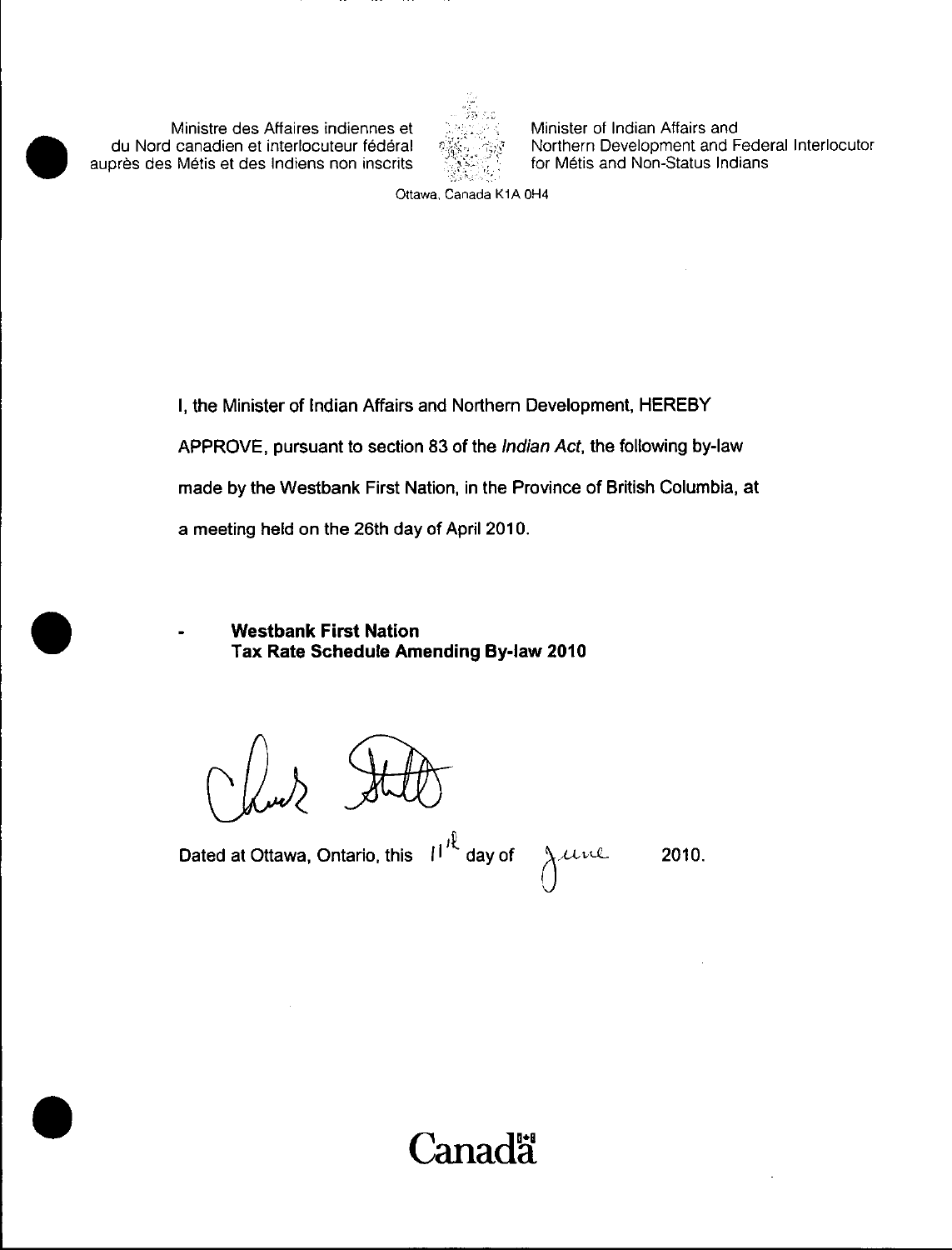#### WESTBANK FIRST NATION

Bylaw No. 10 -TX -02

#### WHEREAS:

The Chief and Council of the Westbank First Nation deems it advisable and in the best interests of the members of the Westbank First Nation to amend the Property Taxation By-law 95-TX-08 passed by Chief and Council December 11, 1995 and approved by the Minister April 23, 1996, that being a by -law to establish by by -law <sup>a</sup> system on the reserve lands of the Westbank First Nation for the fair and equitable taxation for local purposes of land, or interests in land, including rights to occupy, possess or use land in the reserve; and

### WHEREAS:

Pursuant to Section 18.1(3) of the Westbank First Nation Property Taxation By-law 95-TX-08, Chief and Council shall prescribe tax rates; and

### WHEREAS:

Those rates prescribed by the Chief and Council are set out in schedules to the Westbank First Nation Property Taxation By-law 95-TX-08 pursuant to section 18.1(4); and

### NOW THEREFORE BE IT HEREBY RESOLVED THAT:

The Westbank First Nation Council enacts the following amending by -law;

#### Short Title

This amending by-law may be cited as the "Tax Rate Schedule Amending By-law 2010".

- 1. That the following Schedule II Tax Rate Schedule 2010 shall be added to the Westbank First Nation Property Taxation Bylaw 95-TX-08 passed by Chief and Council on December 11, 1995 and approved by the Minister April 23, 1996.
- PASSED AND APPROVED by the Council Westbank First Nation at a duly convened meeting of the Westbank First Nation Council held at the Westbank First Nation Administration Office, Kelowna, British Columbia, this  $26^{th}$  day of  $Apr_1$  2010.

Councillor Brian Eli (Council Councillor Larry Derrickson Michael De Gudvara